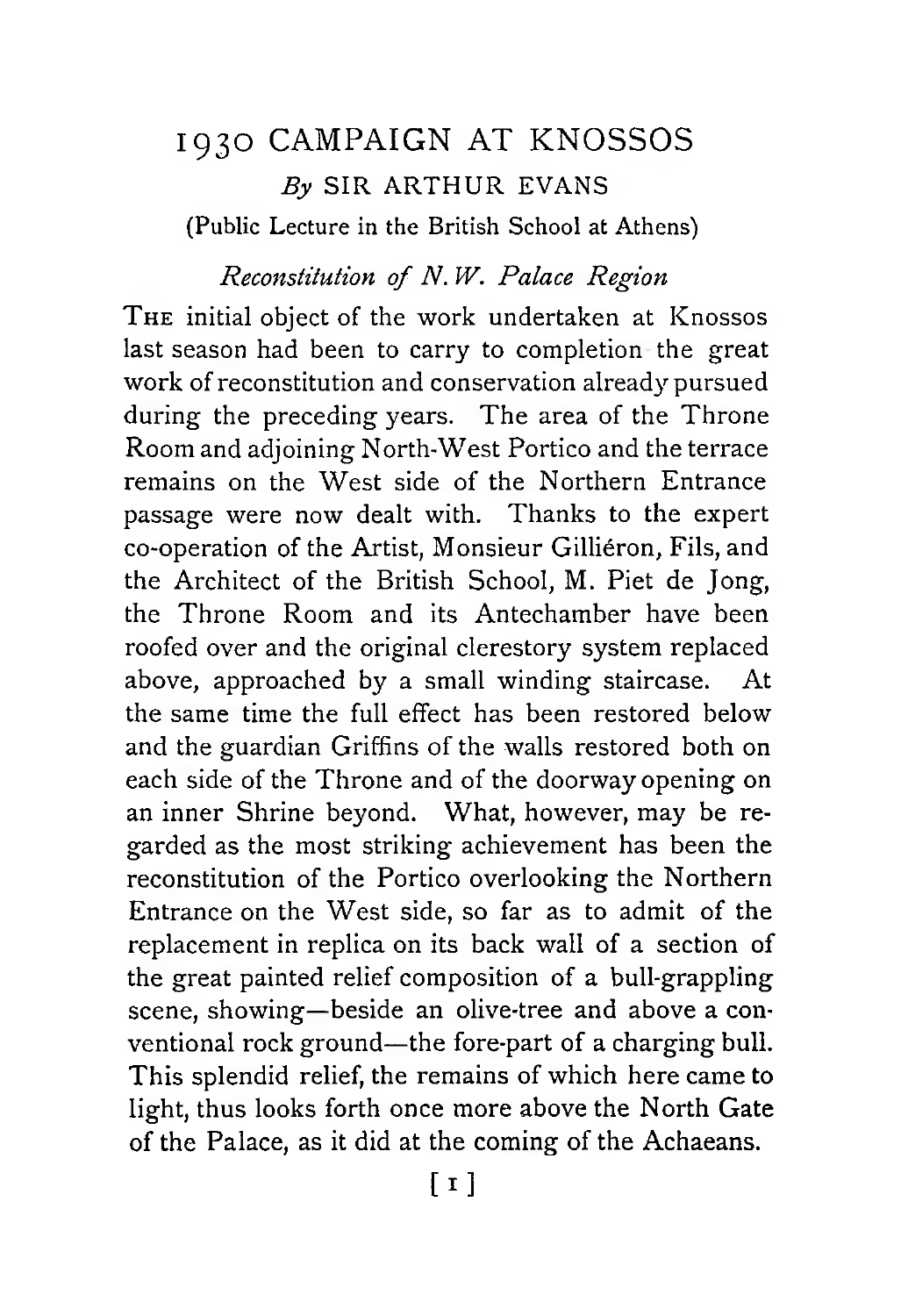## *Discovery of Outer Enceinte on West Border and of New Interior Structures*

But minor soundings undertaken on the West borders of the building had meanwhile resulted in developments of a wholly unexpected and far-reaching nature which made it necessary to carry out works of excavation on that side comparable in extent to those of the first years of the Excavation. In all this Mr. J. D. S. Pendlebury, Curator of Knossos, gave valuable assistance.

A line of outer enceinte wall was, in fact, here struck dating back to the early proto-Palatial Age of the close of the Third Millennium **<sup>b</sup> .c.,** together with traces of an entrance system from the West and the ramp of a Minoan roadway approaching it. This outer enceinte had included, besides the old West Court, a conglomeration of early acropolis houses North of it.

## *New 1 Koulouras ' or Refuse Pits with Remains of Early Houses below*

Amongst other structural discoveries were two additional *1* Koulouras ' or round-walled refuse pits, with M.M. I *a* houses below full of relics of that Period, of which indeed it may be said to have contained a real *Corpus.*

### *Fresh Ceramic Evidence*

The *1* Koulouras ' themselves—as well as a deposit to the North-East of them—were found to contain a mass of pottery illustrating the finest Age of Middle Minoan polychromy. Much new knowledge regarding the whole history of that ceramic class was thus forthcoming. In particular, fresh evidence has come to light as to the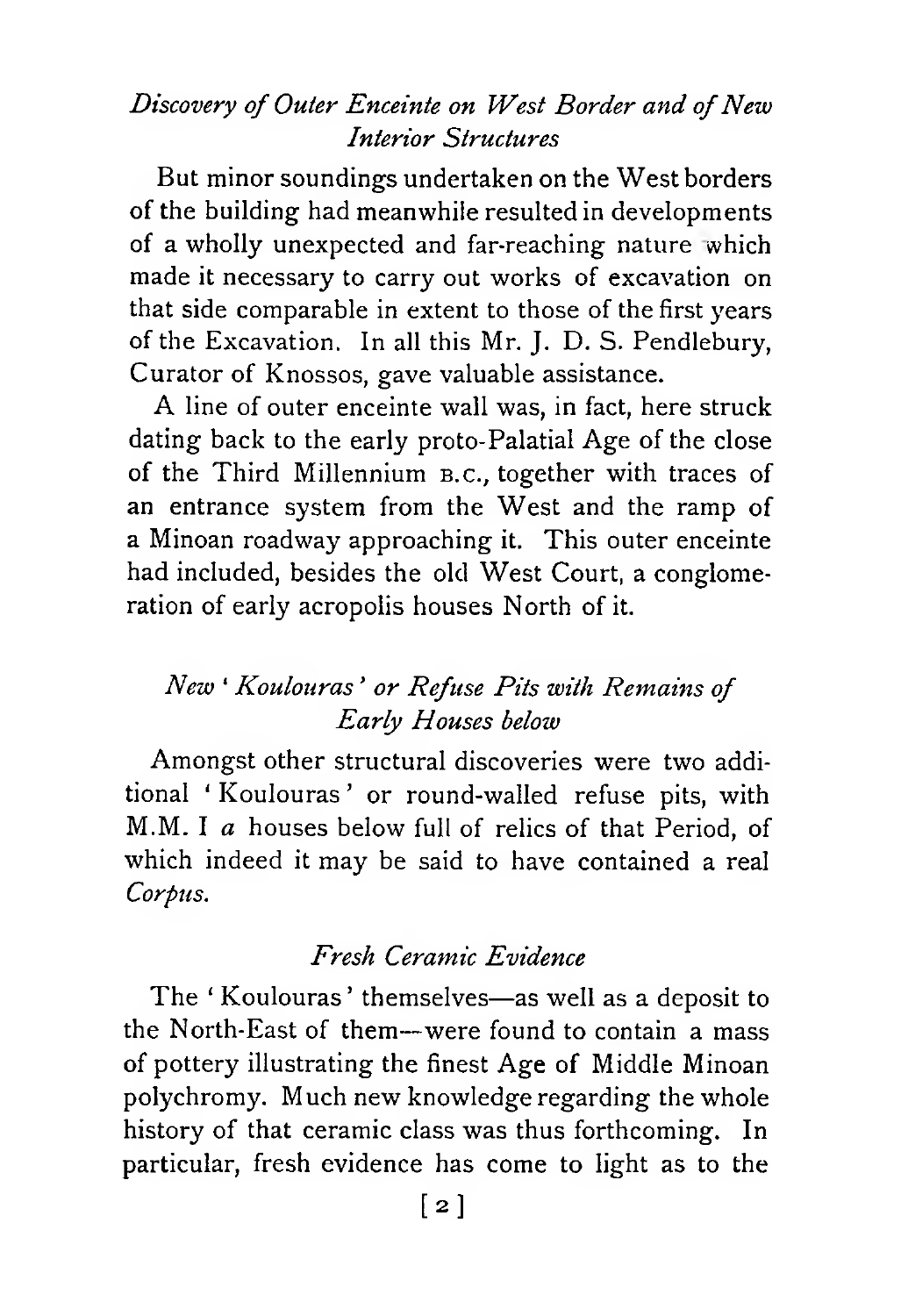origins of the ' barbotine ' or ' prickle ware ' fabric from marine objects like the 'thorny oyster' and 'thorn-back' crab, and, in general, of the influence of shells on Minoan ceramic decoration. A wholly new class of ' creamy bordered ' ware also emerged, originating in silver plate. On the painted ring of a vase dating from about 1900 **<sup>b</sup> .** c. were scratched signs of Minoan linear script.

## *Sculptured Remains affording New Links with Mycenae*

Sculptured remains of considerable importance also came out along the West borders, among them a small stone altar of a wholly new class, showing double axes and the 'sacral horns' in relief. Other fragments presented close parallels to the decorated reliefs of Mycenae. These include another section of a ' triglyph ' and half rosette frieze, like those of the ' Atreus ' façade, and, what is extremely significant, parts of a large slab with rows of spiral reliefs recalling a grave *stela* of Mycenae.

## *Discovery of Domestic* ' *Snake Room* ' *and Revelations of Prim itive Cult*

But the most interesting discovery—as throwing a wholly new light on the most primitive Religion of the spot—was a room of a private house, coeval with the last Palace period, containing the remains of about forty vessels and other objects devoted to a purely domestic form of snake cult.

Unlike some otherwise analogous household sanctuaries found in Crete, no image of divinity here occurred. The relics relating to the tending and worship of the